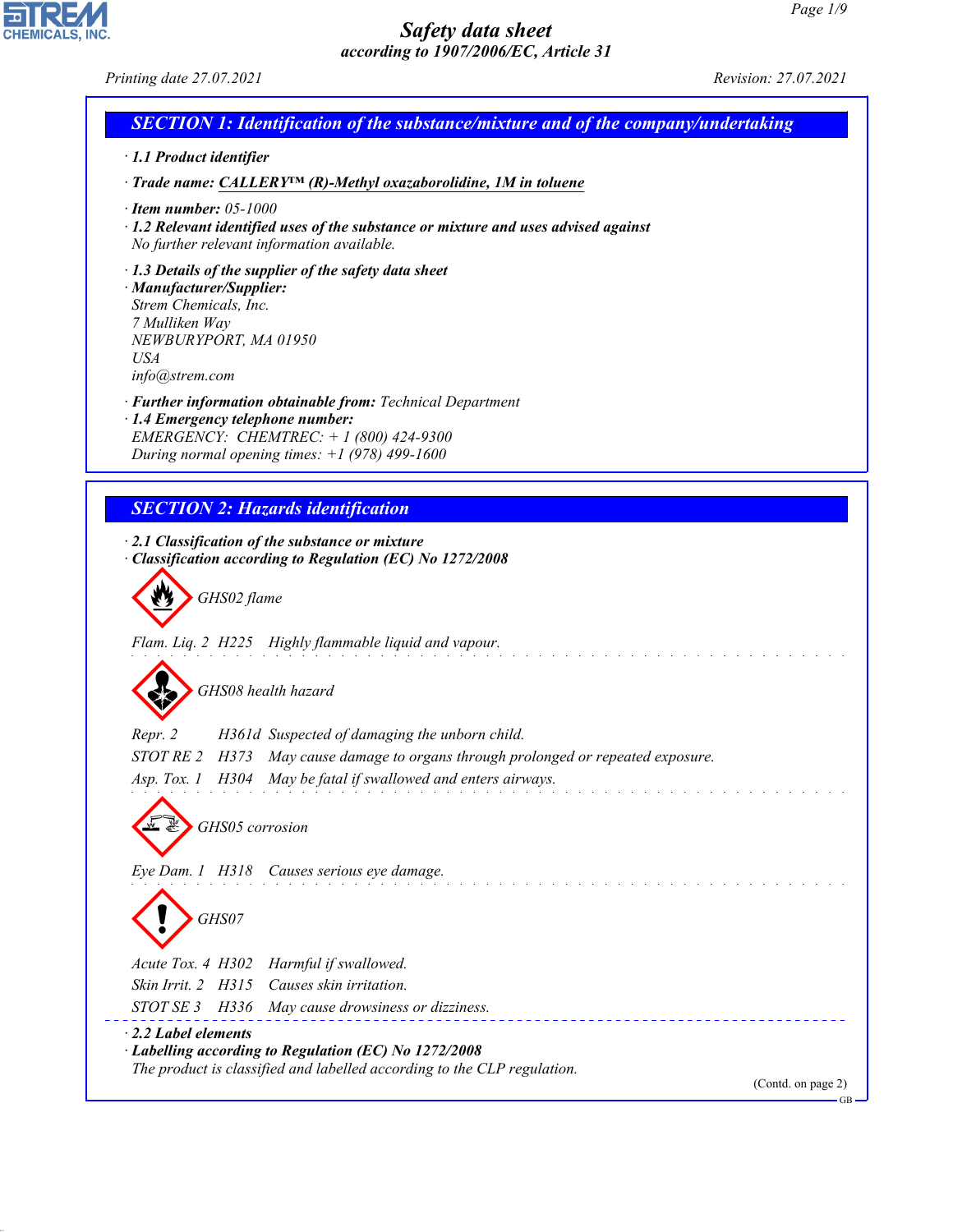*· Hazard pictograms* < GHS02 de 19 GHS05  $\langle \cdot \rangle$ GHS07  $\Leftrightarrow$ GHS08 *· Signal word Danger · Hazard-determining components of labelling: 1H,3H-Pyrrolo[1,2-c][1,2,3]oxazaborole, tet-rahydro-1-methyl-3,3-di-phenyl-, (3aR) toluene · Hazard statements H225 Highly flammable liquid and vapour. H302 Harmful if swallowed. H315 Causes skin irritation. H318 Causes serious eye damage. H361d Suspected of damaging the unborn child. H336 May cause drowsiness or dizziness. H373 May cause damage to organs through prolonged or repeated exposure. H304 May be fatal if swallowed and enters airways. · Precautionary statements P101 If medical advice is needed, have product container or label at hand. P102 Keep out of reach of children. P103 Read label before use. P231 Handle under inert gas. P301+P310 IF SWALLOWED: Immediately call a POISON CENTER/ doctor. P303+P361+P353 IF ON SKIN (or hair): Take off immediately all contaminated clothing. Rinse skin with water/ shower. P305+P351+P338 IF IN EYES: Rinse cautiously with water for several minutes. Remove contact lenses, if present and easy to do. Continue rinsing. P403+P233 Store in a well-ventilated place. Keep container tightly closed. P422 Store contents under inert gas. P501 Dispose of contents/container in accordance with local/regional/national/international*

*Trade name: CALLERY™ (R)-Methyl oxazaborolidine, 1M in toluene*

*· 2.3 Other hazards*

*· Results of PBT and vPvB assessment*

*regulations.*

- *· PBT: Not applicable.*
- *· vPvB: Not applicable.*

44.1.1

## *SECTION 3: Composition/information on ingredients*

*· 3.2 Chemical characterisation: Mixtures*

*· Description: Mixture of substances listed below with nonhazardous additions.*

| · Dangerous components: |                                                                                                                                                                                                     |                    |
|-------------------------|-----------------------------------------------------------------------------------------------------------------------------------------------------------------------------------------------------|--------------------|
| $CAS. 108-88-3$         | <i>toluene</i>                                                                                                                                                                                      | 70.0%              |
|                         | EINECS: 203-625-9<br><i>A Flam. Liq. 2, H225; A Repr. 2, H361d; STOT RE 2, H373; Asp. Tox. 1, H304;</i> $\left[\left\langle \right\rangle \right]$<br><i>A Skin Irrit. 2, H315; STOT SE 3, H336</i> |                    |
|                         | CAS: 112022-83-0   IH, 3H-Pyrrolo[1,2-c][1,2,3] oxazaborole, tet-rahydro-1-methyl-3,3-di-phenyl-, 30.0%<br>$(3aR)$ -                                                                                |                    |
|                         | $\Leftrightarrow$ Eye Dam. 1, H318; $\Leftrightarrow$ Acute Tox. 4, H302                                                                                                                            |                    |
|                         |                                                                                                                                                                                                     | (Contd. on page 3) |



*Printing date 27.07.2021 Revision: 27.07.2021*

(Contd. of page 1)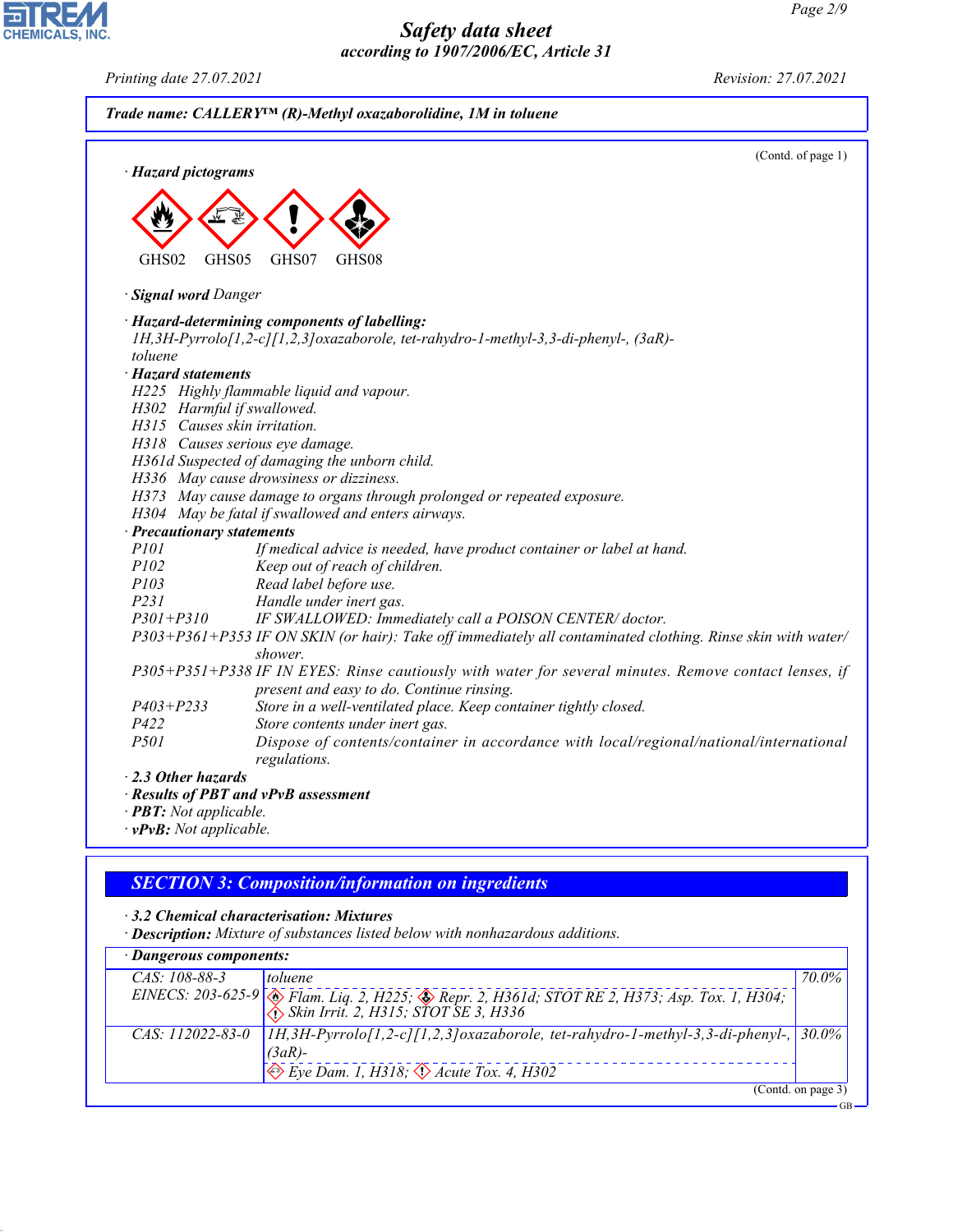*Printing date 27.07.2021 Revision: 27.07.2021*

*Trade name: CALLERY™ (R)-Methyl oxazaborolidine, 1M in toluene*

(Contd. of page 2)

*· Additional information: For the wording of the listed hazard phrases refer to section 16.*

### *SECTION 4: First aid measures*

- *· 4.1 Description of first aid measures*
- *· General information:*
- *Immediately remove any clothing soiled by the product.*

*Symptoms of poisoning may even occur after several hours; therefore medical observation for at least 48 hours after the accident.*

- *· After inhalation: In case of unconsciousness place patient stably in side position for transportation.*
- *· After skin contact: Immediately wash with water and soap and rinse thoroughly.*
- *· After eye contact: Rinse opened eye for several minutes under running water. Then consult a doctor.*
- *· After swallowing: Call for a doctor immediately.*
- *· 4.2 Most important symptoms and effects, both acute and delayed No further relevant information available.*
- *· 4.3 Indication of any immediate medical attention and special treatment needed No further relevant information available.*
- *SECTION 5: Firefighting measures*
- *· 5.1 Extinguishing media*
- *· Suitable extinguishing agents:*
- *CO2, powder or water spray. Fight larger fires with water spray or alcohol resistant foam.*
- *· For safety reasons unsuitable extinguishing agents: Water with full jet*
- *· 5.2 Special hazards arising from the substance or mixture During heating or in case of fire poisonous gases are produced.*
- *· 5.3 Advice for firefighters*
- *· Protective equipment: Mouth respiratory protective device.*

# *SECTION 6: Accidental release measures*

*· 6.1 Personal precautions, protective equipment and emergency procedures Mount respiratory protective device.*

*Wear protective equipment. Keep unprotected persons away.*

*· 6.2 Environmental precautions: Prevent seepage into sewage system, workpits and cellars.*

*· 6.3 Methods and material for containment and cleaning up:*

*Absorb with liquid-binding material (sand, diatomite, acid binders, universal binders, sawdust). Use neutralising agent.*

*Dispose contaminated material as waste according to item 13.*

*Ensure adequate ventilation.*

44.1.1

- *· 6.4 Reference to other sections*
- *See Section 7 for information on safe handling.*
- *See Section 8 for information on personal protection equipment.*

*See Section 13 for disposal information.*

## *SECTION 7: Handling and storage*

*· 7.1 Precautions for safe handling Ensure good ventilation/exhaustion at the workplace. Open and handle receptacle with care. Prevent formation of aerosols.*

(Contd. on page 4)

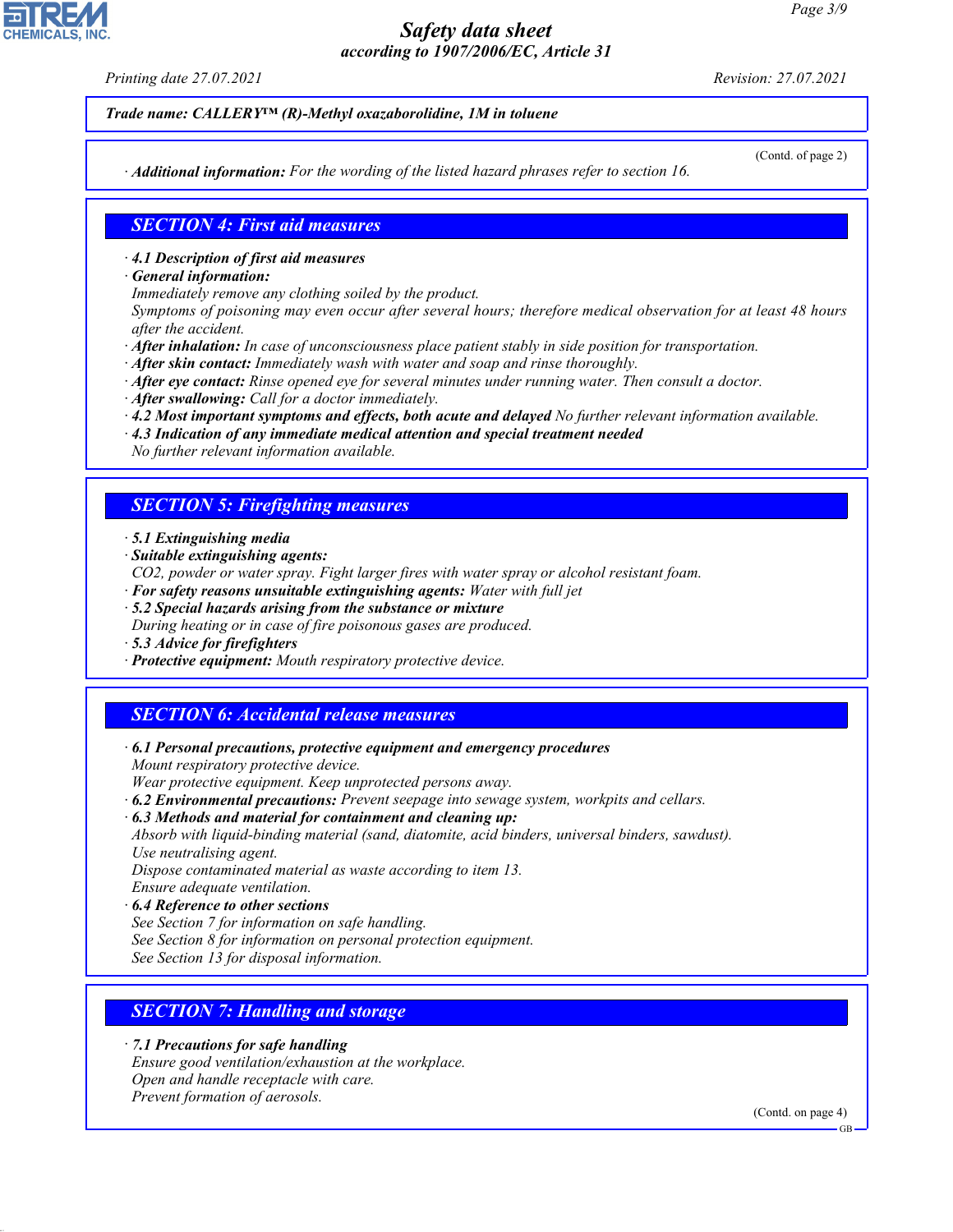*Printing date 27.07.2021 Revision: 27.07.2021*

*Trade name: CALLERY™ (R)-Methyl oxazaborolidine, 1M in toluene*

(Contd. of page 3)

*· Information about fire - and explosion protection: Keep ignition sources away - Do not smoke. Protect against electrostatic charges. Keep respiratory protective device available.*

*· 7.2 Conditions for safe storage, including any incompatibilities*

*· Storage:*

*· Requirements to be met by storerooms and receptacles: Store in a cool location.*

*· Information about storage in one common storage facility: Not required.*

- *· Further information about storage conditions: Keep container tightly sealed. Store in cool, dry conditions in well sealed receptacles.*
- *· 7.3 Specific end use(s) No further relevant information available.*

### *SECTION 8: Exposure controls/personal protection*

*· Additional information about design of technical facilities: No further data; see item 7.*

*· 8.1 Control parameters*

### *· Ingredients with limit values that require monitoring at the workplace:*

### *108-88-3 toluene*

*WEL Short-term value: 384 mg/m³, 100 ppm Long-term value: 191 mg/m³, 50 ppm*

*Sk*

*· Additional information: The lists valid during the making were used as basis.*

- *· 8.2 Exposure controls*
- *· Personal protective equipment:*
- *· General protective and hygienic measures:*

*Keep away from foodstuffs, beverages and feed. Immediately remove all soiled and contaminated clothing Wash hands before breaks and at the end of work. Store protective clothing separately. Avoid contact with the skin. Avoid contact with the eyes and skin.*

### *· Respiratory protection:*

*In case of brief exposure or low pollution use respiratory filter device. In case of intensive or longer exposure use self-contained respiratory protective device.*

*· Protection of hands:*



44.1.1

\_S*Protective gloves*

*The glove material has to be impermeable and resistant to the product/ the substance/ the preparation. Due to missing tests no recommendation to the glove material can be given for the product/ the preparation/ the chemical mixture.*

*Selection of the glove material on consideration of the penetration times, rates of diffusion and the degradation · Material of gloves*

*The selection of the suitable gloves does not only depend on the material, but also on further marks of quality and varies from manufacturer to manufacturer. As the product is a preparation of several substances, the resistance of the glove material can not be calculated in advance and has therefore to be checked prior to the application.*

(Contd. on page 5)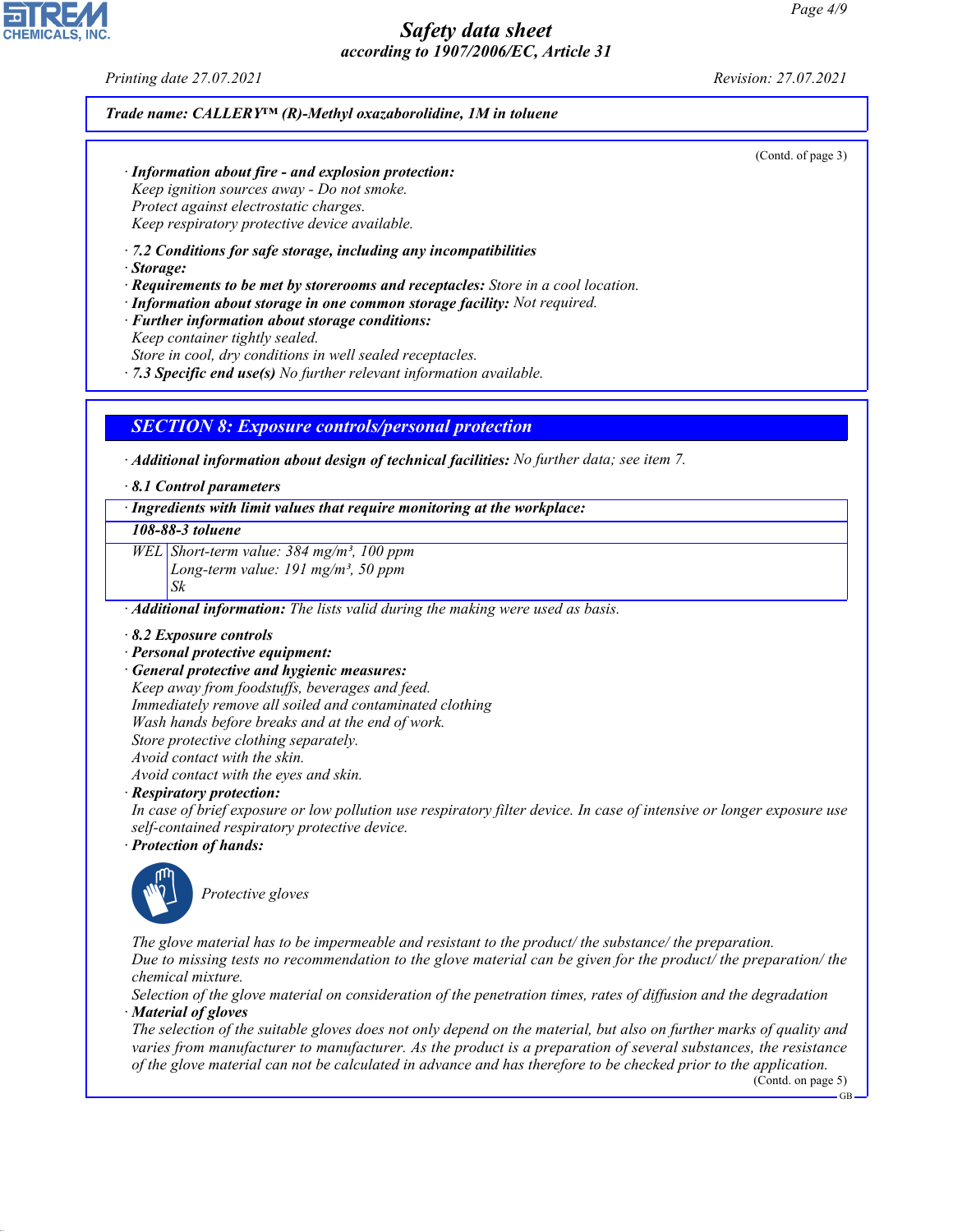*Printing date 27.07.2021 Revision: 27.07.2021*

**EDIREAL** 

44.1.1

| Trade name: CALLERY <sup>IM</sup> (R)-Methyl oxazaborolidine, 1M in toluene                                         |                                                                                                                                   |
|---------------------------------------------------------------------------------------------------------------------|-----------------------------------------------------------------------------------------------------------------------------------|
| $\cdot$ Penetration time of glove material<br><i>observed.</i><br>$\cdot$ Eye protection:<br>Tightly sealed goggles | (Contd. of page 4)<br>The exact break through time has to be found out by the manufacturer of the protective gloves and has to be |
| $\cdot$ 9.1 Information on basic physical and chemical properties                                                   |                                                                                                                                   |
| <b>General Information</b>                                                                                          |                                                                                                                                   |
| $\cdot$ Appearance:                                                                                                 |                                                                                                                                   |
| Form:                                                                                                               | Liquid                                                                                                                            |
| Colour:                                                                                                             | Amber coloured                                                                                                                    |
| Odour:<br><b>Odour threshold:</b>                                                                                   | Aromatic                                                                                                                          |
|                                                                                                                     | Not determined.                                                                                                                   |
| $\cdot$ pH-value:                                                                                                   | Not determined.                                                                                                                   |
| Change in condition<br>Melting point/freezing point:<br>Initial boiling point and boiling range: $110^{\circ}$ C    | Undetermined.                                                                                                                     |
| · Flash point:                                                                                                      | $4 °C$ (solvent)                                                                                                                  |
| · Flammability (solid, gas):                                                                                        | Not determined.                                                                                                                   |
| · Ignition temperature:                                                                                             | 535 °C                                                                                                                            |
| · Decomposition temperature:                                                                                        | Not determined.                                                                                                                   |
| · Auto-ignition temperature:                                                                                        | Product is not selfigniting.                                                                                                      |
| · Explosive properties:                                                                                             | Product is not explosive. However, formation of explosive air/vapour<br>mixtures are possible.                                    |
| · Explosion limits:                                                                                                 |                                                                                                                                   |
| Lower:                                                                                                              | 1.2 $Vol\%$                                                                                                                       |
| <b>Upper:</b>                                                                                                       | 7.0 Vol %                                                                                                                         |
| $\cdot$ Vapour pressure at 20 °C:                                                                                   | $29$ $hPa$                                                                                                                        |
| · Density:                                                                                                          | Not determined.                                                                                                                   |
| · Relative density                                                                                                  | Not determined.                                                                                                                   |
| · Vapour density                                                                                                    | Not determined.                                                                                                                   |
| · Evaporation rate                                                                                                  | Not determined.                                                                                                                   |
| · Solubility in / Miscibility with                                                                                  |                                                                                                                                   |
| water:                                                                                                              | Not miscible or difficult to mix.                                                                                                 |
| · Partition coefficient: n-octanol/water:                                                                           | Not determined.                                                                                                                   |
| · Viscosity:                                                                                                        |                                                                                                                                   |
| Dynamic:                                                                                                            | Not determined.                                                                                                                   |
| Kinematic:                                                                                                          | Not determined.                                                                                                                   |
| · Solvent content:                                                                                                  |                                                                                                                                   |
| <b>Organic solvents:</b>                                                                                            | 70.0%                                                                                                                             |
| $VOC$ (EC)                                                                                                          | 70.00%                                                                                                                            |
| · 9.2 Other information                                                                                             | No further relevant information available.                                                                                        |

(Contd. on page 6)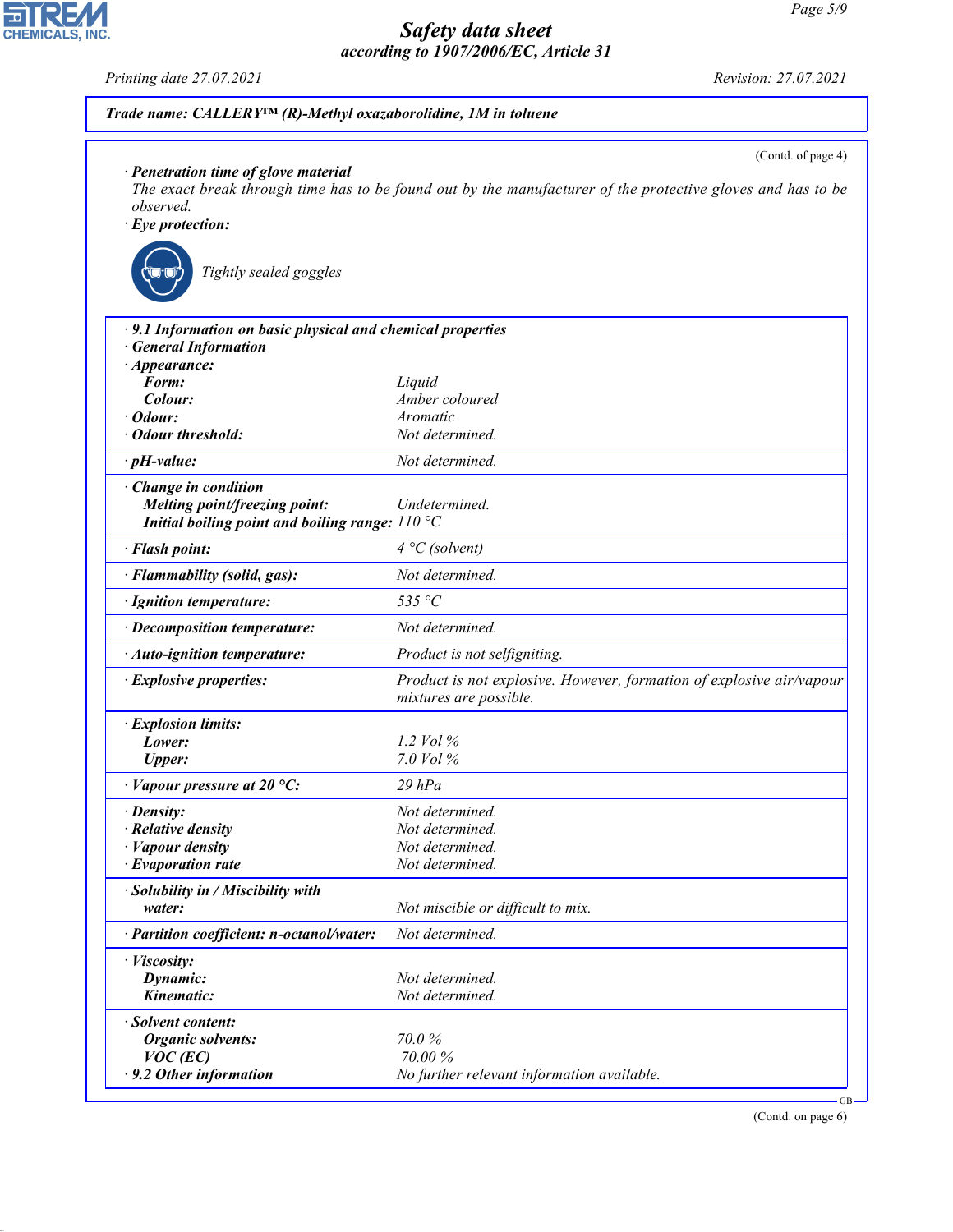*Printing date 27.07.2021 Revision: 27.07.2021*

*Trade name: CALLERY™ (R)-Methyl oxazaborolidine, 1M in toluene*

(Contd. of page 5)

### *SECTION 10: Stability and reactivity*

- *· 10.1 Reactivity No further relevant information available.*
- *· 10.2 Chemical stability*
- *· Thermal decomposition / conditions to be avoided: No decomposition if used according to specifications.*
- *· 10.3 Possibility of hazardous reactions No dangerous reactions known.*
- *· 10.4 Conditions to avoid No further relevant information available.*
- *· 10.5 Incompatible materials: No further relevant information available.*
- *· 10.6 Hazardous decomposition products: No dangerous decomposition products known.*

### *SECTION 11: Toxicological information*

- *· 11.1 Information on toxicological effects*
- *· Acute toxicity*

*Harmful if swallowed.*

### *· LD/LC50 values relevant for classification:*

### *108-88-3 toluene*

| Oral   | LD50 | $\frac{5000 \text{ mg/kg}}{(\text{rat})}$    |
|--------|------|----------------------------------------------|
| Dermal | LD50 | $12124$ mg/kg (rabbit)                       |
|        |      | Inhalative $LC50/4 h \sin 5320$ mg/l (mouse) |

### *· Primary irritant effect:*

*· Skin corrosion/irritation*

*Causes skin irritation.*

- *· Serious eye damage/irritation*
- *Causes serious eye damage.*
- *· Respiratory or skin sensitisation Based on available data, the classification criteria are not met.*
- *· CMR effects (carcinogenity, mutagenicity and toxicity for reproduction)*
- *· Germ cell mutagenicity Based on available data, the classification criteria are not met.*
- *· Carcinogenicity Based on available data, the classification criteria are not met.*
- *· Reproductive toxicity*
- *Suspected of damaging the unborn child.*
- *· STOT-single exposure*
- *May cause drowsiness or dizziness.*
- *· STOT-repeated exposure*
- *May cause damage to organs through prolonged or repeated exposure.*
- *· Aspiration hazard*
- *May be fatal if swallowed and enters airways.*

## *SECTION 12: Ecological information*

*· 12.1 Toxicity*

- *· Aquatic toxicity: No further relevant information available.*
- *· 12.2 Persistence and degradability No further relevant information available.*
- *· 12.3 Bioaccumulative potential No further relevant information available.*
- *· 12.4 Mobility in soil No further relevant information available.*
- *· Additional ecological information:*
- *· General notes: Must not reach sewage water or drainage ditch undiluted or unneutralised.*
- *· 12.5 Results of PBT and vPvB assessment*
- *· PBT: Not applicable.*
- *· vPvB: Not applicable.*

44.1.1

(Contd. on page 7)



GB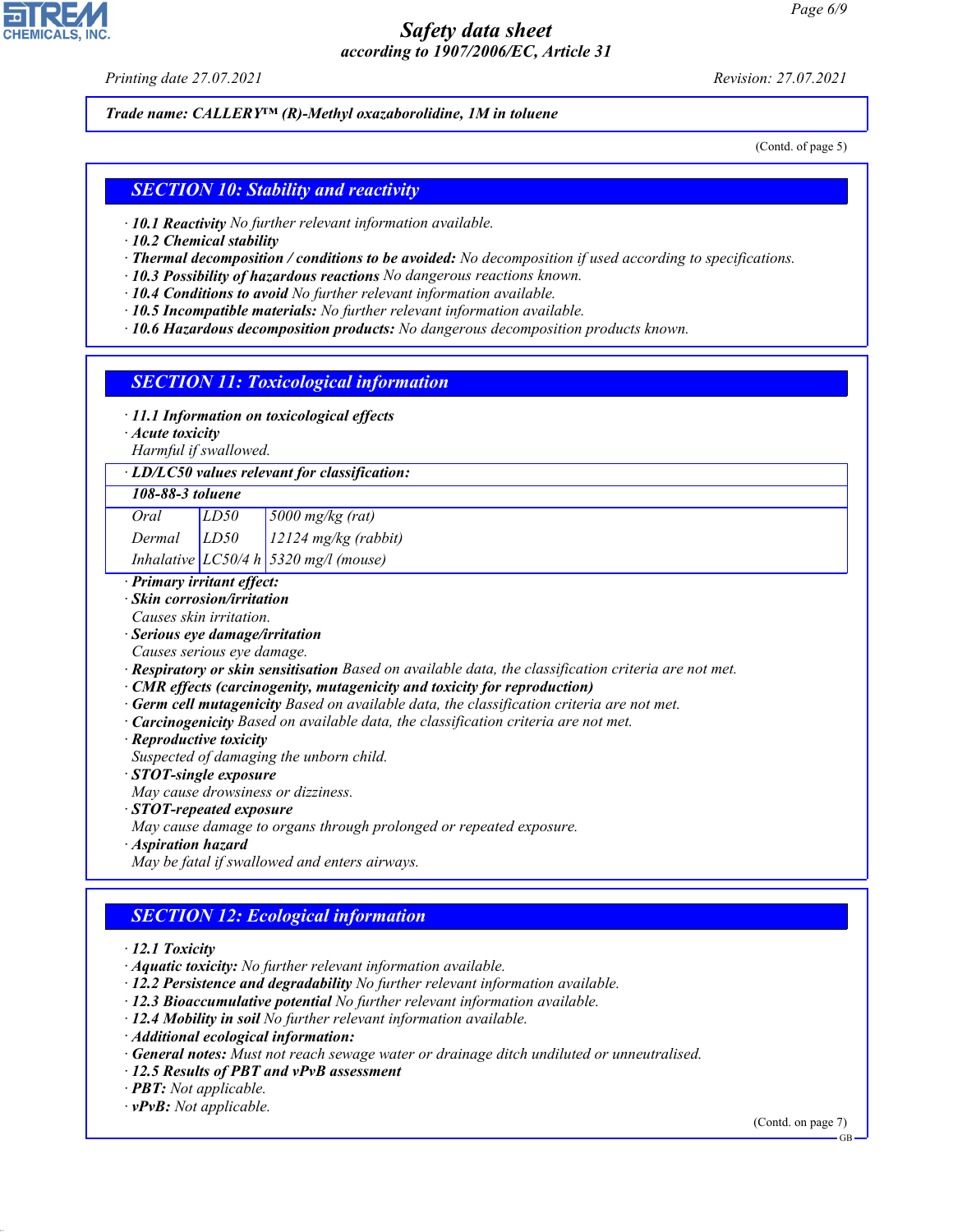*Printing date 27.07.2021 Revision: 27.07.2021*

 $\overline{\phantom{a}}$ 

**CHEMICALS, INC.** 

(Contd. of page 6)

*Trade name: CALLERY™ (R)-Methyl oxazaborolidine, 1M in toluene*

*· 12.6 Other adverse effects No further relevant information available.*

### *SECTION 13: Disposal considerations*

*· 13.1 Waste treatment methods*

*· Recommendation*

44.1.1

*Must not be disposed together with household garbage. Do not allow product to reach sewage system.*

*· Uncleaned packaging:*

*· Recommendation: Disposal must be made according to official regulations.*

| <b>SECTION 14: Transport information</b>                                                              |                                                                           |
|-------------------------------------------------------------------------------------------------------|---------------------------------------------------------------------------|
| $\cdot$ 14.1 UN-Number<br>ADR, IMDG, IATA                                                             | UN1993                                                                    |
| $\cdot$ 14.2 UN proper shipping name<br>$\cdot$ ADR<br>$\cdot$ IMDG, IATA                             | 1993 FLAMMABLE LIQUID, N.O.S.<br>FLAMMABLE LIQUID, N.O.S.                 |
| $\cdot$ 14.3 Transport hazard class(es)                                                               |                                                                           |
| ADR, IMDG, IATA                                                                                       |                                                                           |
| · Class<br>$\cdot$ Label                                                                              | 3 Flammable liquids.<br>3                                                 |
| · 14.4 Packing group<br>ADR, IMDG, IATA                                                               | I                                                                         |
| $\cdot$ 14.5 Environmental hazards:<br>$\cdot$ Marine pollutant:                                      | N <sub>o</sub>                                                            |
| · 14.6 Special precautions for user<br>· Danger code (Kemler):<br>· EMS Number:<br>· Stowage Category | Warning: Flammable liquids.<br>33<br>$F-E,S-E$<br>B                       |
| · 14.7 Transport in bulk according to Annex II of<br><b>Marpol and the IBC Code</b>                   | Not applicable.                                                           |
| · Transport/Additional information:                                                                   |                                                                           |
| $·$ <i>ADR</i><br>$\cdot$ Limited quantities (LQ)<br>$\cdot$ Excepted quantities (EQ)                 | IL<br>Code: E2<br>Maximum net quantity per inner packaging: 30 ml         |
| · Transport category<br>· Tunnel restriction code                                                     | Maximum net quantity per outer packaging: 500 ml<br>$\mathfrak{D}$<br>D/E |
|                                                                                                       | (Contd. on page 8)                                                        |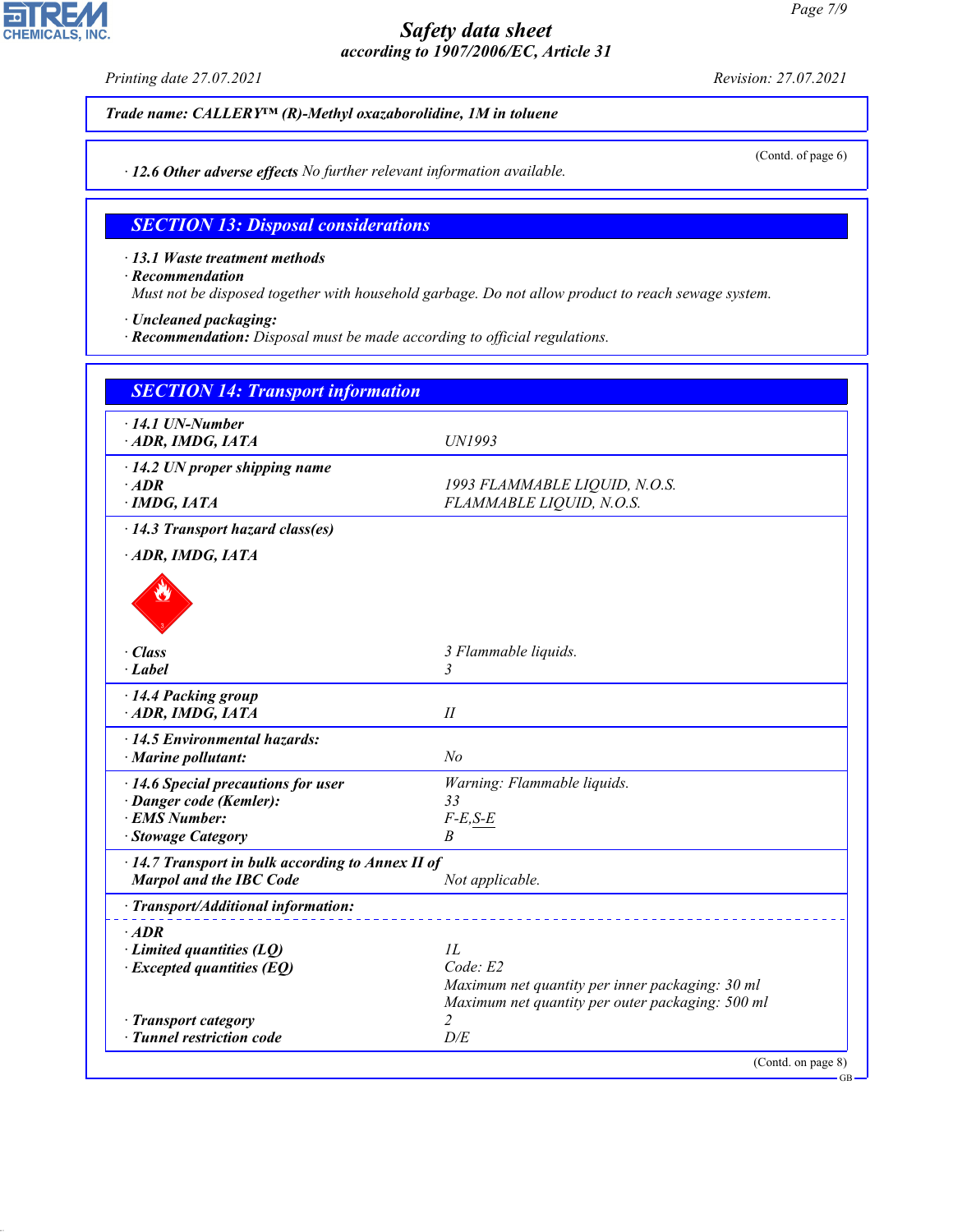*Printing date 27.07.2021 Revision: 27.07.2021*

### *Trade name: CALLERY™ (R)-Methyl oxazaborolidine, 1M in toluene*

| (Contd. of page 7) |  |  |
|--------------------|--|--|
|                    |  |  |

| $\cdot$ IMDG<br>$\cdot$ Limited quantities (LQ)<br>$\cdot$ Excepted quantities (EQ) | Code E2<br>Maximum net quantity per inner packaging: 30 ml<br>Maximum net quantity per outer packaging: 500 ml |  |
|-------------------------------------------------------------------------------------|----------------------------------------------------------------------------------------------------------------|--|
| · UN "Model Regulation":                                                            | UN 1993 FLAMMABLE LIQUID, N.O.S., 3, II                                                                        |  |

# *SECTION 15: Regulatory information*

*· 15.1 Safety, health and environmental regulations/legislation specific for the substance or mixture*

- *· Directive 2012/18/EU*
- *· Named dangerous substances ANNEX I None of the ingredients is listed.*
- *· Seveso category P5c FLAMMABLE LIQUIDS*
- *· Qualifying quantity (tonnes) for the application of lower-tier requirements 5,000 t*
- *· Qualifying quantity (tonnes) for the application of upper-tier requirements 50,000 t*
- *· REGULATION (EC) No 1907/2006 ANNEX XVII Conditions of restriction: 3, 48*
- *· 15.2 Chemical safety assessment: A Chemical Safety Assessment has not been carried out.*

### *SECTION 16: Other information*

*This information is based on our present knowledge. However, this shall not constitute a guarantee for any specific product features and shall not establish a legally valid contractual relationship.*

#### *· Relevant phrases*

- *H225 Highly flammable liquid and vapour.*
- *H302 Harmful if swallowed.*
- *H304 May be fatal if swallowed and enters airways.*
- *H315 Causes skin irritation.*
- *H318 Causes serious eye damage.*
- *H336 May cause drowsiness or dizziness.*
- *H361d Suspected of damaging the unborn child.*
- *H373 May cause damage to organs through prolonged or repeated exposure.*
- *· Department issuing SDS: Technical Department.*
- *· Contact: Technical Director*
- *· Abbreviations and acronyms:*

*ADR: Accord européen sur le transport des marchandises dangereuses par Route (European Agreement concerning the International Carriage of Dangerous Goods by Road)*

- *IMDG: International Maritime Code for Dangerous Goods*
- *IATA: International Air Transport Association*
- *GHS: Globally Harmonised System of Classification and Labelling of Chemicals*
- *EINECS: European Inventory of Existing Commercial Chemical Substances*
- *ELINCS: European List of Notified Chemical Substances*
- *CAS: Chemical Abstracts Service (division of the American Chemical Society)*
- *VOC: Volatile Organic Compounds (USA, EU)*
- *LC50: Lethal concentration, 50 percent*
- *LD50: Lethal dose, 50 percent*

44.1.1

- *PBT: Persistent, Bioaccumulative and Toxic vPvB: very Persistent and very Bioaccumulative*
- *Flam. Liq. 2: Flammable liquids Category 2*
- *Acute Tox. 4: Acute toxicity Category 4*
- *Skin Irrit. 2: Skin corrosion/irritation Category 2*
- *Eye Dam. 1: Serious eye damage/eye irritation Category 1*
- *Repr. 2: Reproductive toxicity Category 2*
- *STOT SE 3: Specific target organ toxicity (single exposure) Category 3*

(Contd. on page 9)